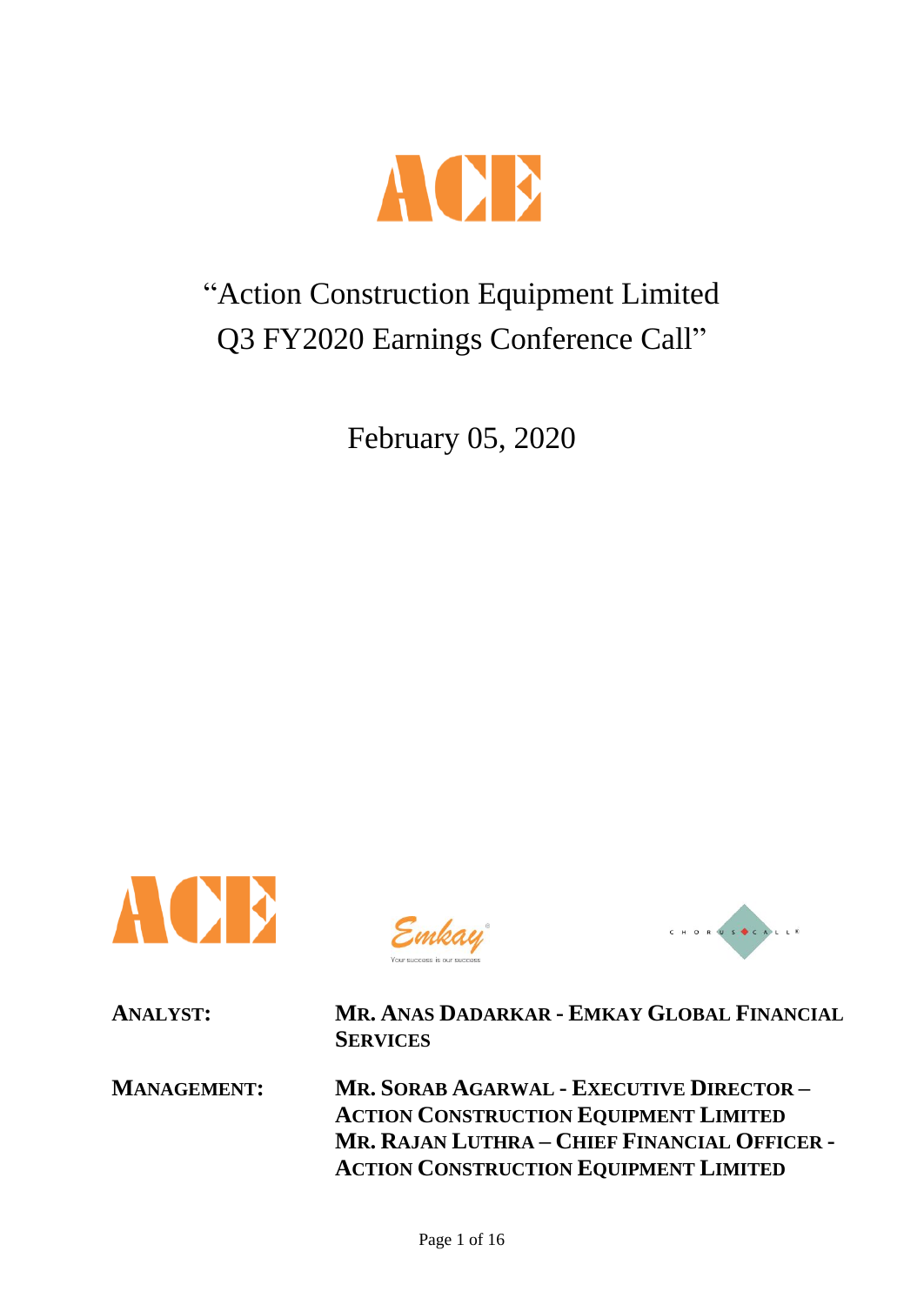

- **Moderator**: Ladies and gentlemen, good day and welcome to the Q3 FY2020 Results call of Action Construction Equipment Limited, hosted by Emkay Global Financial Services. We have with us today on the call, Mr. Sorab Agarwal, Executive Director and Mr. Rajan Luthra, CFO. As a reminder, all participant lines will be in the listen-only mode and there will be an opportunity for you to ask questions after the presentation concludes. Should you need assistance during the conference call, please signal an operator by pressing "\*" and then "0" on your touchtone phone. Please note that this conference is being recorded. I would now like to hand the conference over to Mr. Anas Dadarkar of Emkay Global. Thank you and over to you Sir!
- **Anas Dadarkar:** Good evening everyone. I would like to welcome the management of Action Construction Equipment Limited and thanks them for giving us this opportunity. I would now hand over the call to the management for their opening remarks. Over to you Sir!
- **Sorab Agarwal:** Good evening everybody. The month of December brought some respite surprisingly and last quarter that is Q3 FY2020 was slightly better on quarter-on-quarter basis and we feel that the slump in the economic activity bottomed out during the last quarter somewhere in December. We experienced green shoots and order flow increase from December 2019 onwards after a dismal October and November which led to slight increase in December quarter numbers. Similar positive trend in order flow and execution still continues during the current quarter and we have been able to further better our January month sales by about 15% as compared to the month of December.

Our revenue in Q3 FY2020 increased by about 8% on quarter-on-quarter basis but declined by 20% on year-on-year basis despite 20% reduction in revenue we have been able to better our EBITDA margins to 8.3% vis-à-vis 7.9% on year-on-year basis. On quarter-on-quarter basis we have been able to improve our EBITDA and PBT by 9.5% and 7%. Looking at the improvement in demand trend we would like to revise our revenue guidance for the whole year to negative 12 to 15% as compared to negative 15% to 20% which was projected earlier. We are also hopeful of bettering our EBITDA margins of 8% achieved last year and accordingly expect a slight betterment in our EPS by approximately 8% to 10%. The increase in EPS can also be attributed to a successful completion of buyback of equity shares which was completed in November 2019 which was to the tune of 38 lakhs shares at an average price of Rs.86.70 paise per share.

Our current outstanding shares are approximately 11.35 Crores as compared to earlier figure of 11.73 Crores equity shares. We feel we have overcome the short-term turbulence being faced by the company and going forward the revenue and bottomline of the company should normalize with further betterment of economic activity in the country. We remain optimistic about the medium-to-long term prospects of the company. That is it as of now. We can start off with the questions and answers.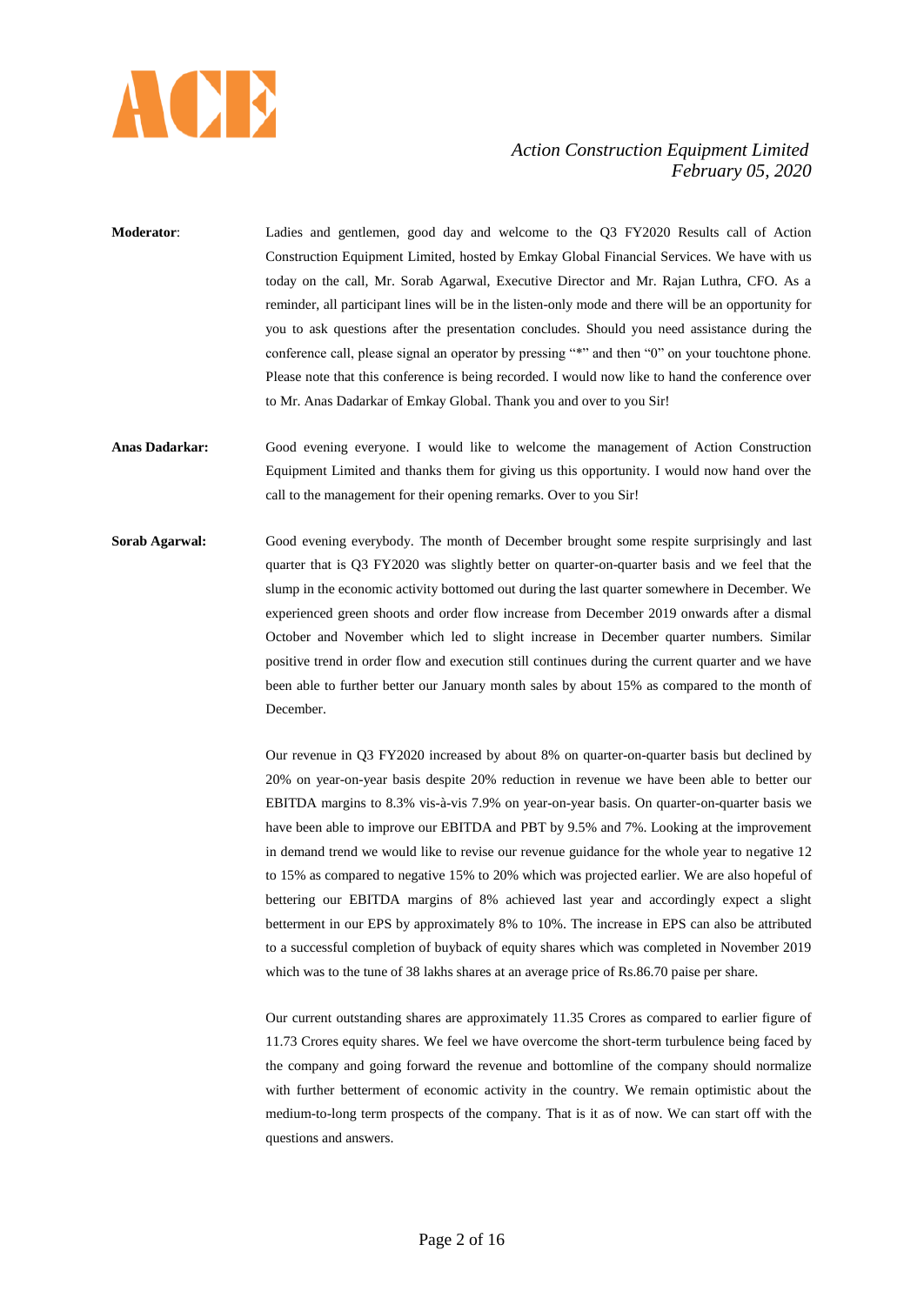

- **Moderator:** Thank you very much. We will now begin the question and answer session. First question is from the line of Saket Kapoor of Kapoor Company. Please go ahead.
- **Saket Kapoor:** Good afternoon. Sir the briefing which you are giving the investors the positive outlook if you could delve more on it on a segmental basis that would be very helpful to put forward further questions?
- **Sorab Agarwal:** Till November the scenario seemed very bad and the order inflow and accordingly the execution seemed to be on the decline as a matter of fact, it was a very difficult October and November, but sometime in the middle of December I do not know what change it and the government was trying to do a lot of thing and the order flow started increasing we primarily worked with infrastructure construction activity and even with the hardcore industry where we supply our cranes which is about 70% of our business approximately. So the order flow increased in the month of December and accordingly a little execution improved by about I would say 15% to 18% and the same trend has followed into January so it was not just one off fluke that is what it seemed like in December so genuinely things have started to better a little post November that is in December as well as continuing well into January.
- **Saket Kapoor:** These enquiries are pertaining from which particular sector I mean whether cement, steel, if you could give further granular details?
- **Sorab Agarwal:** Right now I would say most of the uptake or increase has been more from infra and construction side in the last one to two months but yes what had happened that because of the manufacturing activity and industrial activity overall had also slowed down so much especially our metal handling segment forklifts was very bad so that has also done some reasonable numbers in December and especially in January so we could easily say that it is not only infra yes the more inflow is from there but even hardcore whether it is an auto ancillary or hardcore industry space available in the country there again the buying has started.
- **Saket Kapoor:** Sir it is all routing from the stalled projects that we can say it is not new project, the stalled one that is getting funding from the government and in totality going for the buying of the equipments?
- **Sorab Agarwal:** I think it is for both. There were hardly any stalled projects some of them had stopped like the coastal road project in Mumbai because of the NDT order and similar so many things which had happened probably those things have also fallen on track. Yes there definitely been a fund relief flow from the government side for the various projects wherever the payments have stuck it is evident because as the cash flow for construction company starts to improve then only they can plan for other things. So I think like I mentioned even though industrial sale, industrial part has also increased so it looks like you know that the slow cycle we had entered about one-and-a-half years back rather. It started to slow down a little from in Q1 FY2019 and then Q2 FY2019, and Q3 was a little more this thing because of IL&FS and everything then Q4 kept on sliding down,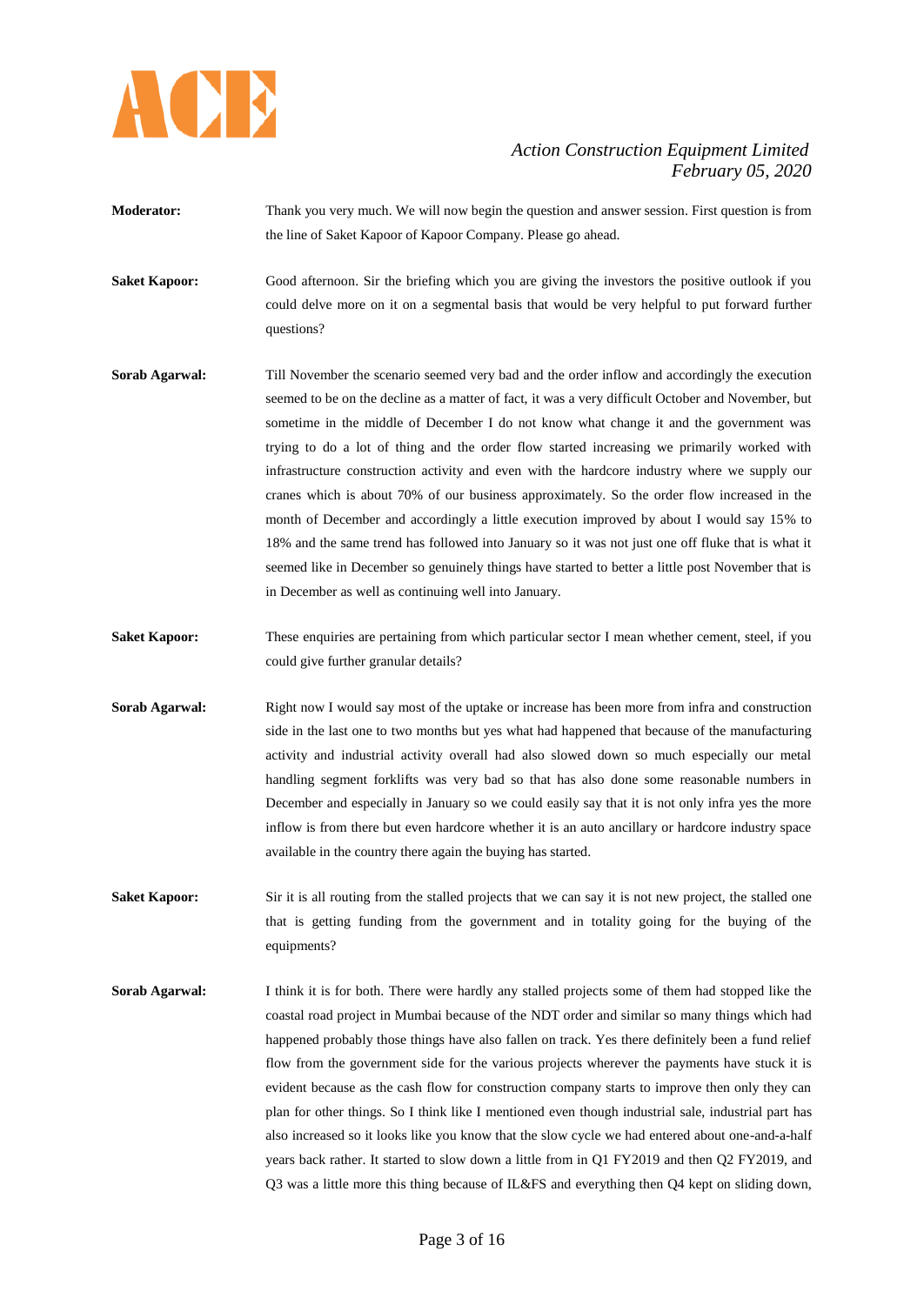

so I would say Q2 of this and Q3 it appears to have bottomed out because it improved in December it has improved again in January and we have already February and we have reasonably healthy order book entering into February so it looks like some sort of an improvement is definitely there.

**Saket Kapoor:** Sir if you could give the granular details of order book segment wise, which segment has garnered much attention Sir?

**Sorab Agarwal:** I would say the crane segment, the construction equipment segment even the material handling segment. I will not know the exact percentages as of now with respect to the increase segment wise but I can tell you that there is at least as compared to last quarter there is at least 15% to 20% increase in order booking.

**Saket Kapoor:** Sir in crane segment which category of cranes, are particularly having a dominant market share and these are catering to which industry Sir?

- **Sorab Agarwal:** Our biggest segment we make a lot of types of cranes, pick-and-carry cranes, power cranes, or crawler cranes and recently we have gotten into self-propelled truck cranes, lorry-loaded cranes but the biggest segment within cranes is pick-and-carry cranes and it caters all across anywhere there is any requirement of lifting and shifting and like I said whether it is infrastructure construction or whether it is any industrial project these cranes are required everywhere all across.
- Saket Kapoor: We have found lot of green shoot, rather not green shoot but exactly good come back from production companies like Coal India also wherein they have recorded highest production a 10% increase in coal production from the month of January and we find Coal India also is one of your clients so that falls in to material handling part so any idea the type of expansion which Coal India is commentating from the ramp up in the volume? What kind of business incremental business can we expect from players like Coal India, Steel Authority, I m talking about the year 2 basket as a whole.
- **Sorab Agarwal:** It is very difficult our government share of business is only about 1.5% to 2% of our revenue but it is a long drawn tender process so is very difficult even there is a demand to buy they will take 6 months to 1 year to buy that is how it was in most of PSU. But now all I can tell you is that you are talking about little green shots or some better information. Increase of steel price I think is a biggest indicator of demand supply game and yes if the steel prices have hardened up by 10% to 12% over the last two months so definitely the demand is there and the supply is a little constraint or there is an opportunity to increase the prices that is why it has happened.

**Saket Kapoor:** Sir what I found in the segmental reporting is that it is the construction equipment that is a big drag on the number and what you are guiding us is that there is a diversion that is evident on ground in the construction equipment category that is what the message is?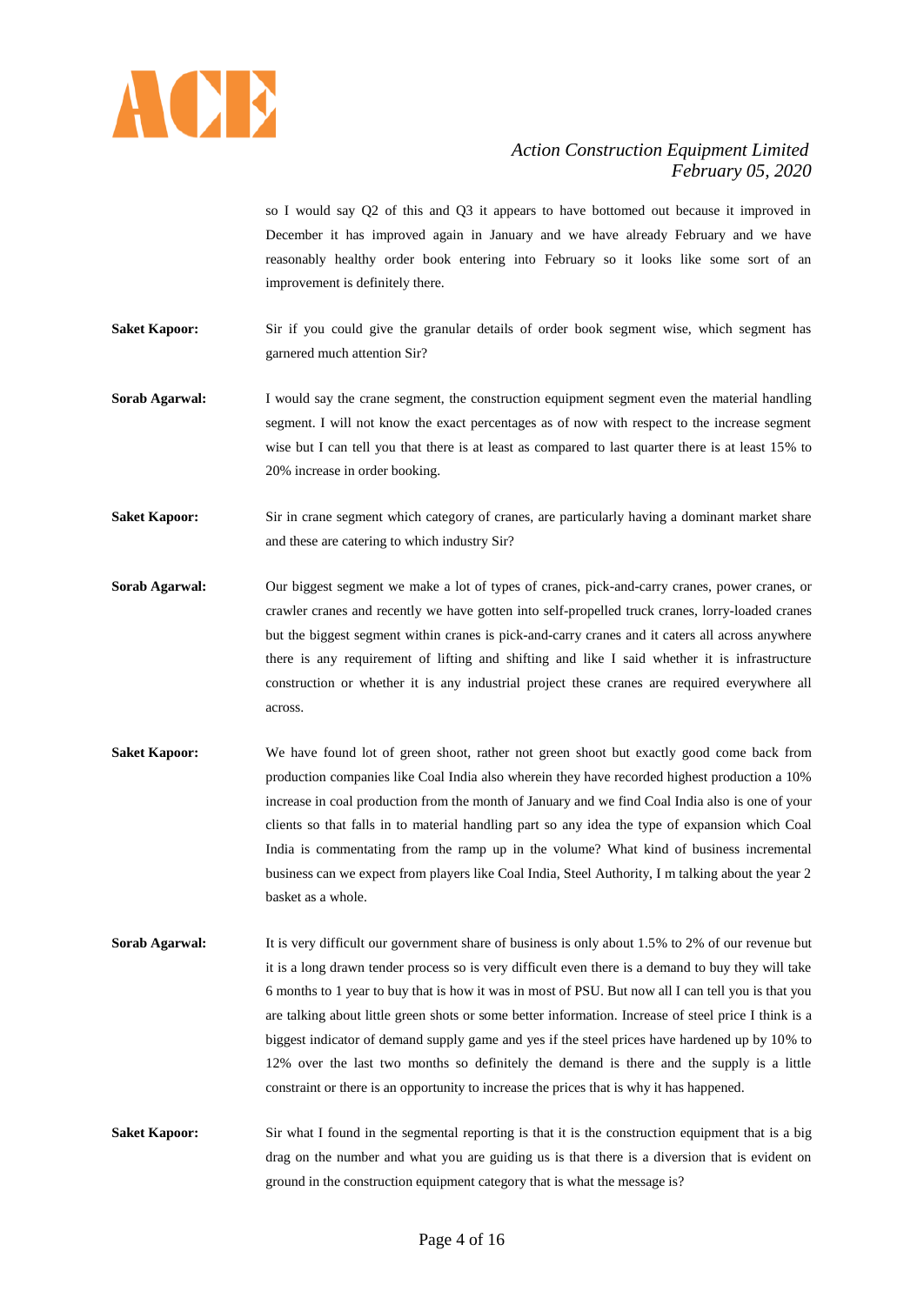

- **Sorab Agarwal:** No. I am slightly surprise that you asked this question. Construction equipment has not been a drag. On year-on-year basis we have done about 14% more and on quarter-on-quarter basis we have done about 27% more rather last quarter we have done 1.5% to 2% less increase on quarteron-quarter basis and about 6% lower in metal handling.
- **Saket Kapoor:** Okay, I missed that number for December 2018 with September 2019 that was the reason.
- **Sorab Agarwal:** It is not a drag.
- **Saket Kapoor:** It is better because 1 Crores loss from quarter-on-quarter has now reduced to Rs.18 lakhs you were telling something Sir?
- **Sorab Agarwal:** As a matter of fact with respect to our construction equipment we have been able to increase our revenue. In the current year construction equipment is the only segment where we still manage to increase our revenue by around 15% on a whole year basis. All other segments still we will be reducing revenue and I am sure going forward like we have contemplated in the past about 50% to 60% revenue increase year-on-year basis with respect to construction equipment. I see that happening now, I feel that in FY2021 and FY2022 we should be able to realize what we have been thinking for the last one or two years one and a half years, trying to do and we should be able to increase our construction equipment market back at least 50% to 60% going forward.
- **Saket Kapoor:** Who are the major customers in the segment Sir from where you will be going to get the business?
- **Sorab Agarwal:** All infra and construction companies, all big and small companies, all of them, we work with most of everybody you can think of.
- **Saket Kapoor:** In the agri business if you could explain what is the focus currently right now what we found that agri business also has seen a big bump up if we take the revenue part from 29 Crores to 149 Crores quarter-on-quarter?
- **Sorab Agarwal:** Our first half of the current year was miserable for our agri business but we have been able to sort of stabilize it in Q3 and I am very hopeful that we will be able to maintain this trend of stabilization and then going forward with increase in numbers maybe from next quarter onwards.
- **Saket Kapoor:** If we take the peer comparison for agri equipment in your category the customers which you are handling who are your nearest peer competitor?
- **Sorab Agarwal:** We make agricultural tractors and we make harvesters, in harvesters we compete primarily with Plaas and standard and we tractors we compete with there are about 20 to 25 small and big tractor manufacturing companies we compete with all of them.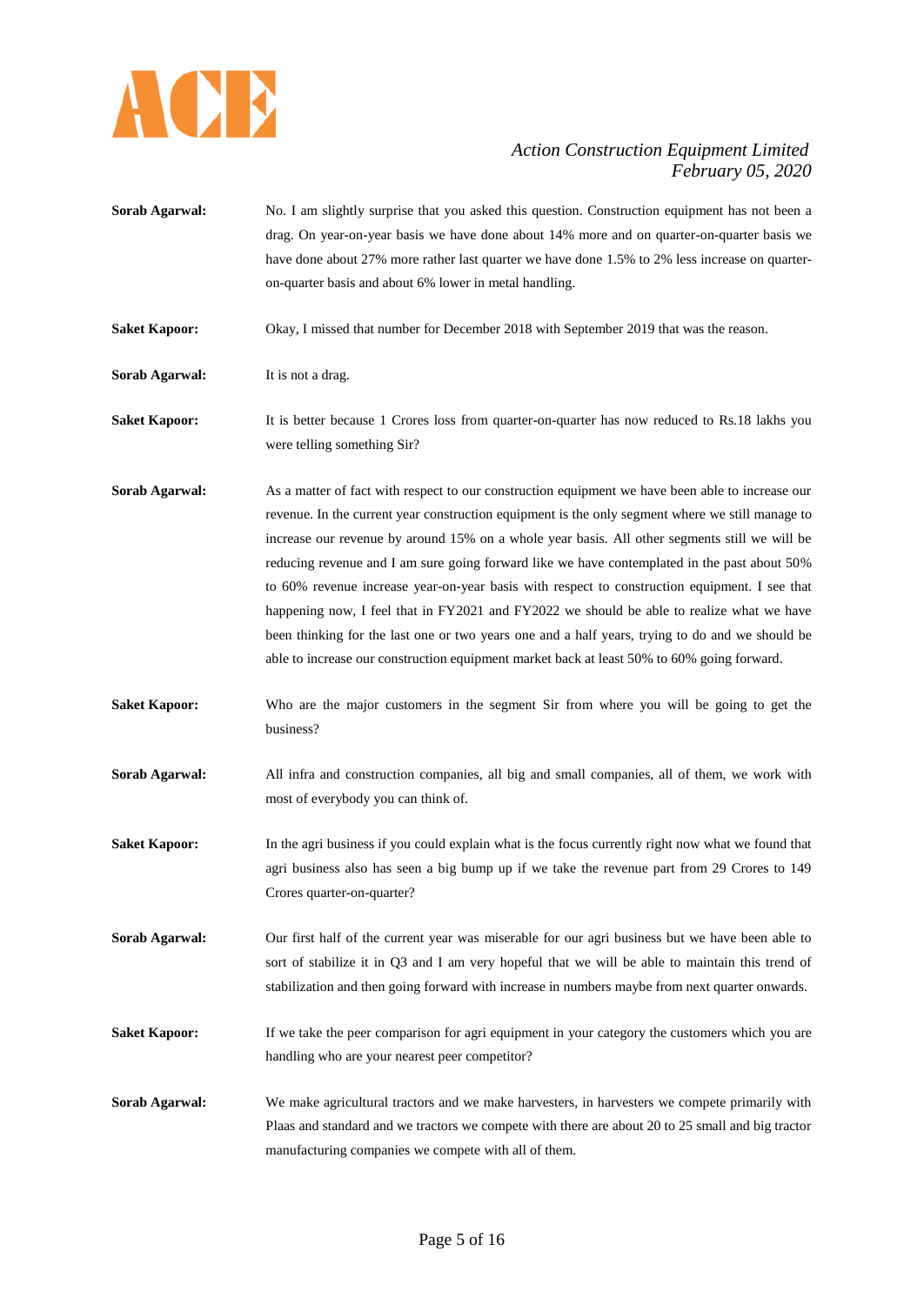

| <b>Saket Kapoor:</b>  | In pillars also are we present Sir?                                                                                                                                                                                                                                                                                                                                                                                                                                                                                                                                       |
|-----------------------|---------------------------------------------------------------------------------------------------------------------------------------------------------------------------------------------------------------------------------------------------------------------------------------------------------------------------------------------------------------------------------------------------------------------------------------------------------------------------------------------------------------------------------------------------------------------------|
| Sorab Agarwal:        | No we do not make pillars.                                                                                                                                                                                                                                                                                                                                                                                                                                                                                                                                                |
| <b>Saket Kapoor:</b>  | I will come in the queue Sir. I have a few of them. I will come in the queue. Thank you, Sir.                                                                                                                                                                                                                                                                                                                                                                                                                                                                             |
| <b>Moderator:</b>     | Thank you. The next question is from the line of Rajeev Maheshwari of Praj Investment. Please<br>go ahead.                                                                                                                                                                                                                                                                                                                                                                                                                                                                |
| Rajiv Maheshwari:     | Mr. Agarwal first of all I would like to congratulate you and your entire team for completing 25<br>years.                                                                                                                                                                                                                                                                                                                                                                                                                                                                |
| Sorab Agarwal:        | Thank you Mr. Maheshwari, you figured out.                                                                                                                                                                                                                                                                                                                                                                                                                                                                                                                                |
| Rajiv Maheshwari:     | I figured out. I saw the program organized. I had a glimpse in the Youtube saw a couple of skills<br>of you in the stage it was a good thing to have hopefully maybe this would bring turnaround in<br>the fortunes of the company as well as the shareholders let us hope of that going ahead.                                                                                                                                                                                                                                                                           |
| Sorab Agarwal:        | We did try to put a grand show and we invited most of our leading customers from all over the<br>country.                                                                                                                                                                                                                                                                                                                                                                                                                                                                 |
| Rajiv Maheshwari:     | In fact I think Mika Singh was also invited in that program if I am not wrong.                                                                                                                                                                                                                                                                                                                                                                                                                                                                                            |
| Sorab Agarwal:        | Yes, we had to pay him.                                                                                                                                                                                                                                                                                                                                                                                                                                                                                                                                                   |
| Rajiv Maheshwari:     | That should be more of a concern for the shareholders not for you but okay it should be good<br>celebration and it was good achievement as such.                                                                                                                                                                                                                                                                                                                                                                                                                          |
| <b>Sorab Agarwal:</b> | A good celebration and we use this opportunity to showcase our company and for strengthening<br>our brand and I am sure will have its own benefits over the year.                                                                                                                                                                                                                                                                                                                                                                                                         |
| Rajiv Maheshwari:     | Then it is fine, branding and image building is also equally important going ahead for the future<br>of any company and anyway ACE has been in the top 100 brands may be six to seven years.<br>Coming to the question just wanted to know in the last con call you had mentioned there was<br>some export order a big order wherein 70 Crores which had come from some neighboring<br>country government order so how has that worked on because I think the delivery was supposed<br>to start sometime in December and January or maybe February. So how has that gone? |
| Sorab Agarwal:        | We are expecting to start delivery within this quarter. We are still expecting that because the<br>commercial clearance and the required payment instrument has not been received by us as a<br>matter of fact as we speak our people are there in that country trying to organize why it is getting                                                                                                                                                                                                                                                                      |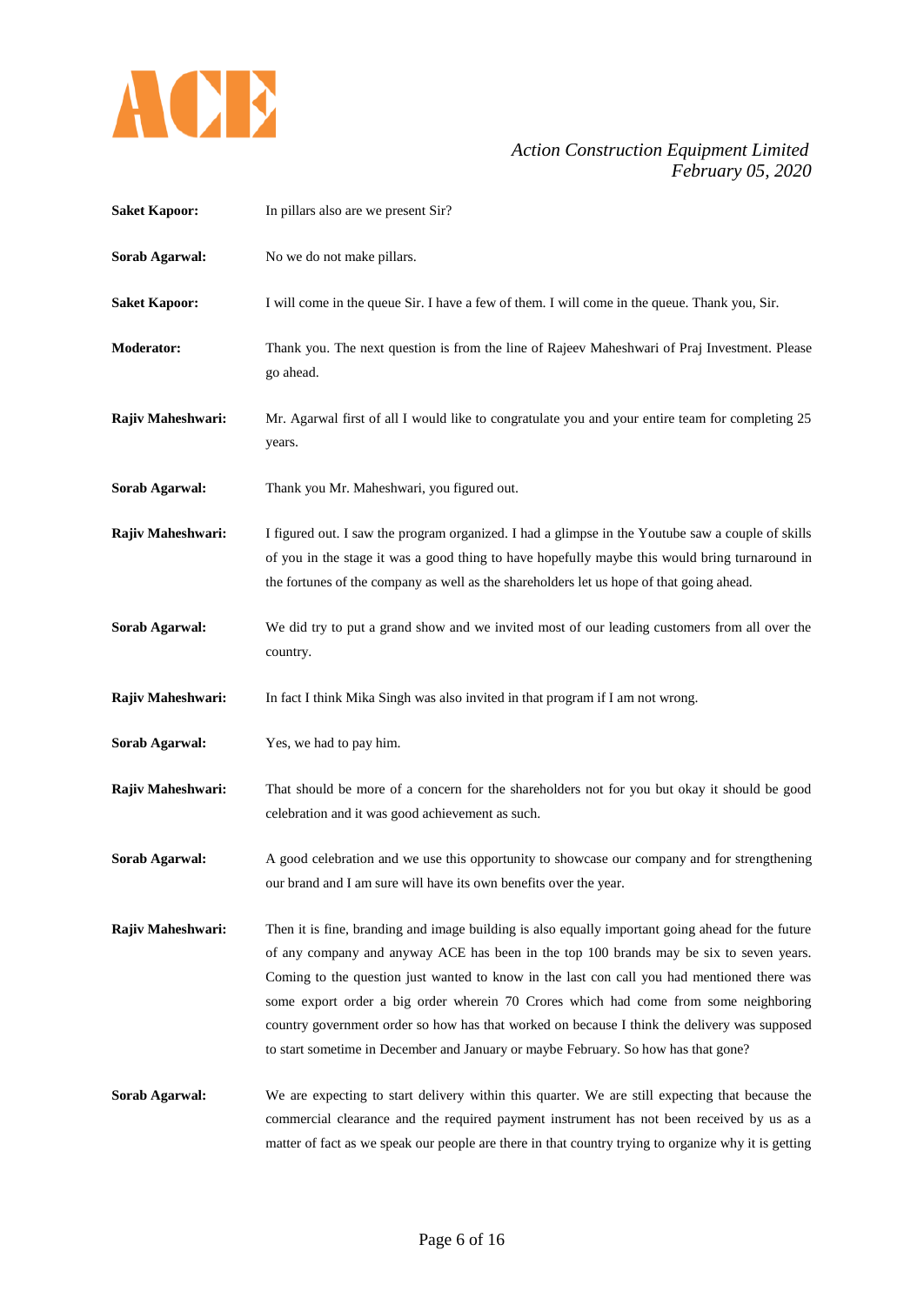

delayed so we are hopeful we might start to execute in this quarter otherwise positively in the next quarter.

**Rajiv Maheshwari:** Sir basically it is firm order only the execution is taking sometime?

**Sorab Agarwal:** Yes, we are waiting for the payment instrument, letter of credit to come because otherwise it will become unsecured.

**Rajiv Maheshwari:** I read in somewhere in one of the interviews that you are planning maybe handle the slowdown in the India economy by going ahead and aggressively pursuing for more export orders as such. For us only things that turned up in the last quarter or maybe last three or four months apart from this one?

- **Sorab Agarwal:** Generally our share of export used to be about 2% about one to one-and-a-half years when we started planning we increased it to 5% to 6% and this year it will be increased to 7% to 8% and I am sure by the end of next year it should be somewhere around 10% to 12% at least and we are targeting that over the next two years, three years we should take it to 20% to 25% so it can give us cover in case of slowdown in the Indian economy so we are working very aggressively on it and we are also trying to export our machines to CIS countries, we are already exporting some African and South American countries, we will expand to CIS, more into Middle East and South East Asia, it is an ongoing process and I am sure that it will take some time we will take this share of export in our revenue to about at least about 18% to 20% if not more.
- **Rajiv Maheshwari:** This 20% to 25% sounds good but just wanted to know how is the competition lies in these countries because they must also be having some local players so how is it like if you consider competition as such?
- **Sorab Agarwal:** We have a lot of variety of machines whether it is road making or cranes or metal handling which includes forklifts and some warehousing and also agriculture. Yes, there is some local competition but we realize that we are still being able to be very price competitive as well as quality competitive in this country. I am sure that have been able to do a reasonable job wherever we have entered yes it obviously takes time to establish the brand locally and to increase the numbers it is already happening we are actively exporting to about 20 to 22 countries as of now.
- **Rajiv Maheshwari:** That is good. The other part of the question is like you see the firming up of demand and the steel prices and all has gone up so how would it would impact the profitability of our company as such going ahead the impact is steel prices, the rise in steel price and effective increase in our raw material cost as such?
- **Sorab Agarwal:** Steel price actually ate away into most of our profitability in FY2019 which was a very good year otherwise, it ate our peak numbers and our profitability was hit by at least 3% to 4% only on account of steel prices but we have already taken preemptive effect. The steel prices started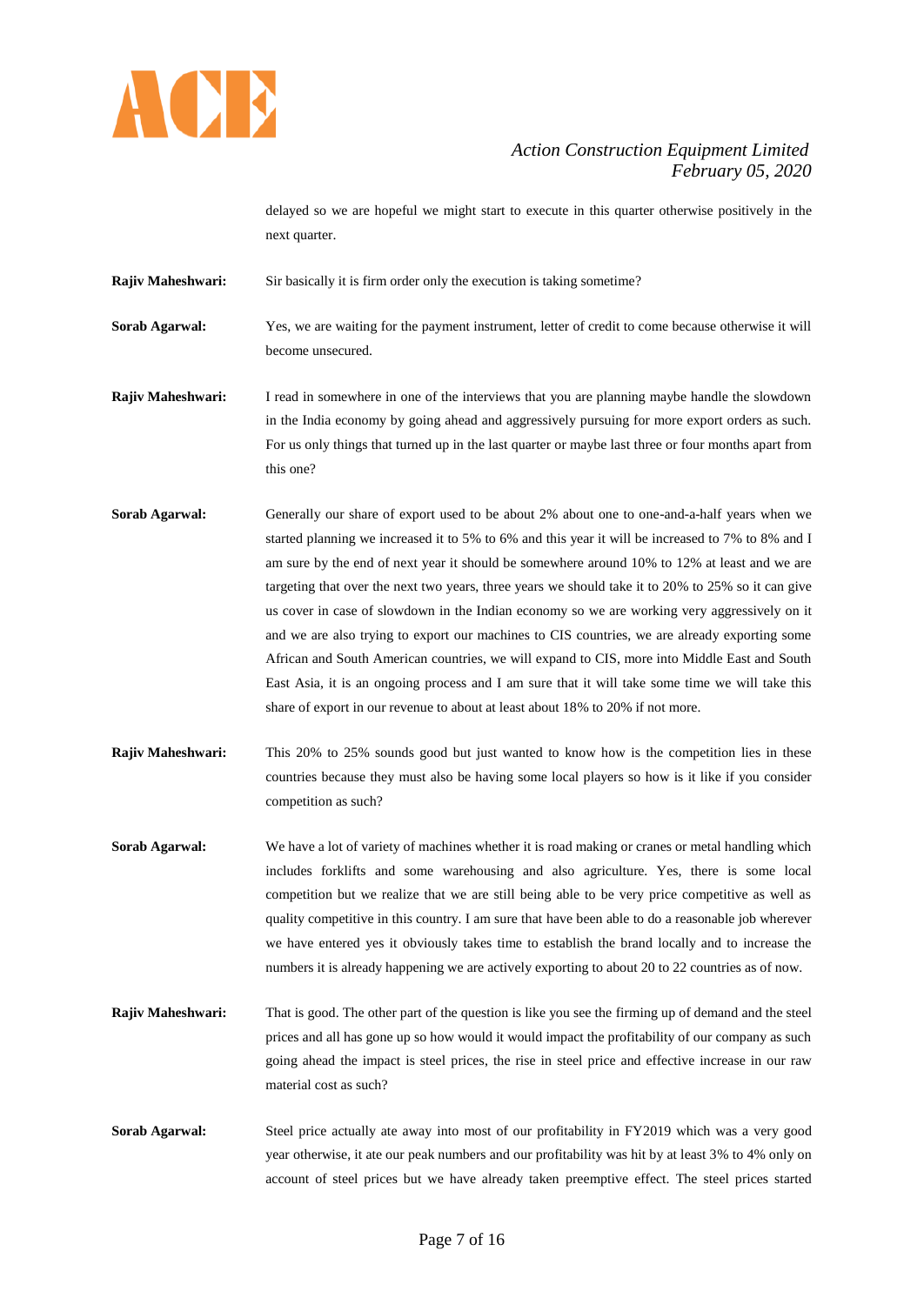

firming up a little end of November and December so from January 1 onwards we have already pushed in a price increase depending on model anywhere between 3% and 5%.

**Rajiv Maheshwari:** We have again taken a price hike on first January?

**Sorab Agarwal:** Yes, we have taken a price hike I think 2% to 5% depending on the models. We have already increased our prices in January.

**Rajiv Maheshwari:** That is great. The final part of the question is maybe three to four months you had mentioned about the new product which will be a game changer in terms of taking care of the tele handler as well as a couple of other functions as such so now the industry improving as a whole how do you see things moving ahead in terms of the interest taken by the big players?

- **Sorab Agarwal:** See the people are very much interested. As a matter of fact we did some reasonable sales in the month of November and December and going forward with the economic cycle improving and the purchasing power improving I am sure that over the next six months, one year but let us talk about 3 to 5 years horizon from now that product would be commanding a lot of respect and a reasonable market share within the crane segment to the tune of maybe about 20% to 30% it has already started happening.
- **Rajiv Maheshwari:** No risk of the same product coming through the competition or something like that as such?
- **Sorab Agarwal:** Full risk is there. For all the three products we have applied for all the necessary patents. They are under process. I also understand competition is trying to copy one of those products so obviously we will go to court and stop them as soon as they copy ours.
- **Rajiv Maheshwari:** Thank you so much. Wishing you all the best.

**Moderator:** Thank you. The next question is from the line of Adil Khan from ICICI Direct. Please go ahead.

**Chirag:** My question pertains you already mentioned that your target is to grow 50%, 60%-odd in the construction equipment segment and you already mentioned you are looking at green shots in the month of January and February so what is your outlook in the pick and carry crane segment? What is the kind of growth that you are looking in the next particular year fiscal per se?

**Sorab Agarwal:** If I talk of let us start with the current quarter. I am sure the current should be at least 15% to 20% better than the last quarter with respect to cranes that is what it looks like and if the same trend continues I would say that 15% to 20% increase looks evident, if it does not stop to improve and if things are further spruced up in the economy because like in the budget they mentioned release of 170,000 Crores only for the highways within the current year I mean this coming year in the budget like that happens and with Jewar Airport and some FY20-22 whatever new airports coming up and work which is slated to start on the high speed rail project apart from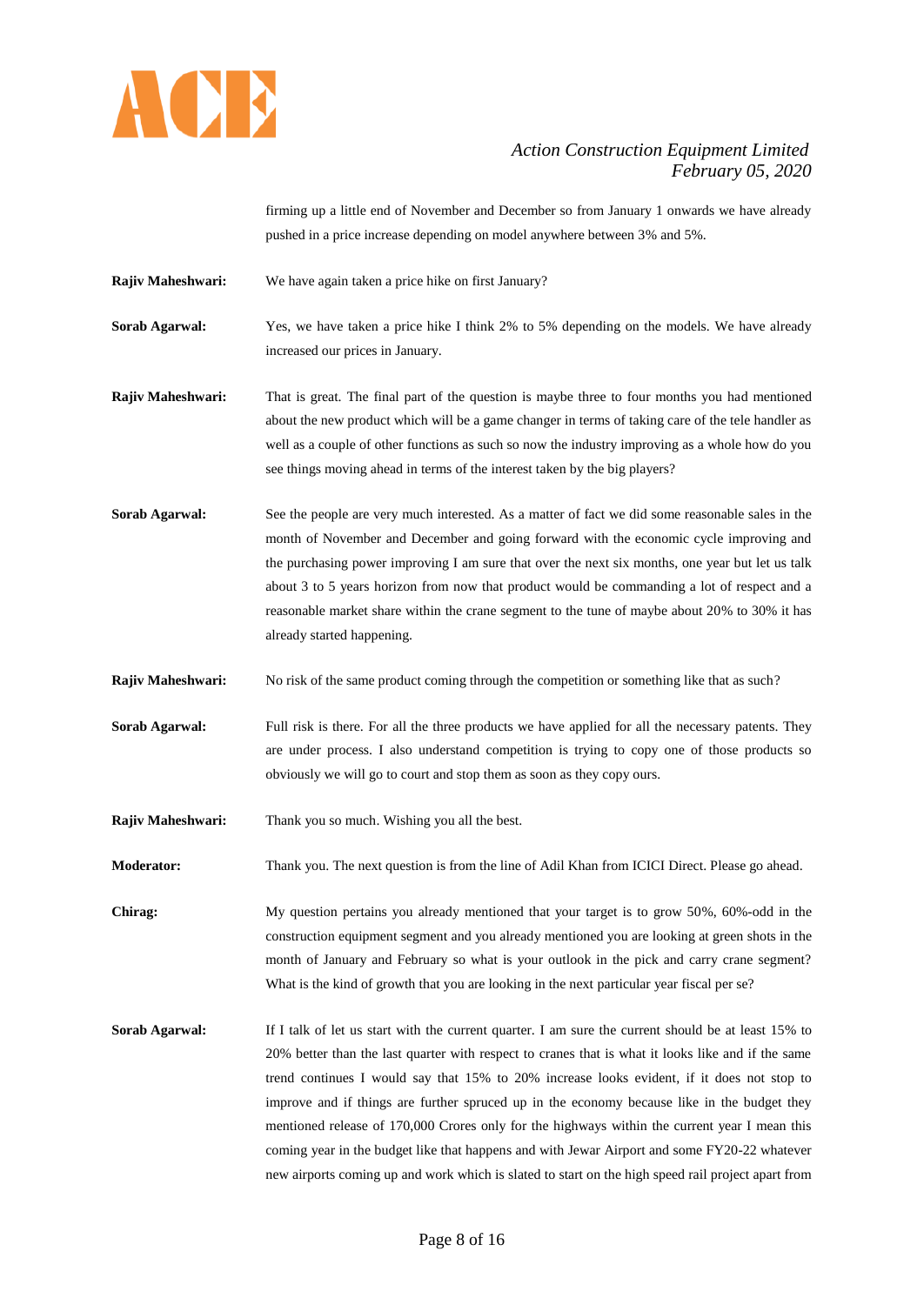

so many other expressway projects which are already under plan or under implementation and metro line which are getting expanded now in Delhi Phase 4 has started and work has already been allotted to companies like KEC or Dilip Buildcon or YFC so if this continues then it should be faster than 15% to 20% much faster.

- **Chirag:** Next question is from the client side perspective is liquidity abundant enough? Are they getting enough credit from NBFCs or banks for getting these equipments funded the problem which arise maybe three or four quarters back, is that thing getting receded?
- **Sorab Agarwal:** I have already answered in this past also, just for repetition sake I feel that for a credit worthy end user or a buyer equipment funding was never a problem in the last three or four quarters it was just that because of the IL&FS the NBFCs did get squeezed and became a little more diligent in their activity of disbursement. We took pure credit worthy customers. Yes 10% to 15% of the market would have definitely got affected and their cost of borrowing would have increased because if X NBFC or bank would not have done it, the other bank would have done it at a maybe 1% or 2% to 2.5% higher cost but I always felt that funds were available it was more to do with credit worthiness.
- **Chirag:** Sir if you were seeing that we have already taken a price hike of 2% to 5% across product categories so then what kind of margins are you looking to exit Q4 and what kind of margins are you envisaging over the next two years?
- **Sorab Agarwal:** I think we should be able to improve margin by at least 1% or 2% in Q4 and our target would be at least do a I mean if we talk of next year to achieve at least about 10% to 11% EBITDA level at least if not more, it is translating into 7% to 8% PBT.
- **Chirag:** Given such a robust growth outlook that you mentioned for both your heavy segments that is construction equipment and crane segment so then probably what kind of utilization we would be next year and when would we need a big capex program to fund our group?
- **Sorab Agarwal:** Depending on different product our segments we are working anywhere between 40% and 60% as of now so more than double up our business we do not need any capex so I do not think we will need any capex at least for the next 1 to 2 years but I do hope the need arises that we were able to grow faster than that practically not possible maybe but I do not think for the next one to two years or to at least double up or more than double up about 2.5 times from this we really do not need any significant capex.
- **Chirag:** Are there any emission norms for our equipments and is there any emission norm that we have to comply by in the near future which will lead to product changes and hence higher price realizations?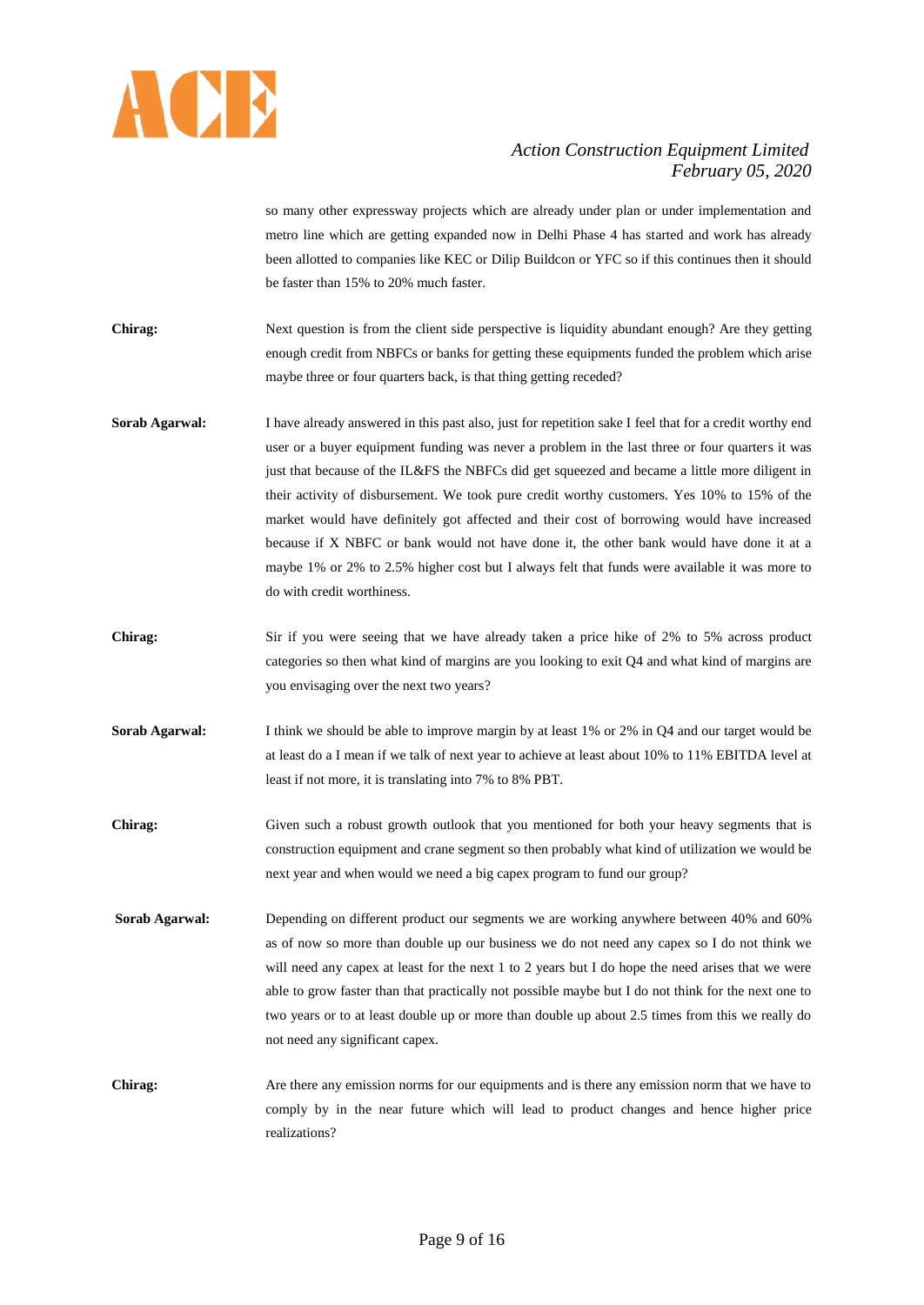

**Sorab Agarwal:** Yes what is happening currently the construction equipment the CMVR, Central Motor Vehicle Rules for construction equipment which is called CEV at BS-III from October 1, 2020 all the construction equipment vehicles which are on tyres so most of our cranes and backhoe loaders and rollers and even any machine which has tyres even a forklift so they need to upgrade to BS-IV engine, but for CEV this applicable for engines bigger than 50 horsepower so I would say half the models of our cranes will need to be upgraded and process is currently happening and we are planning to move on to BS-IV engines. The cost increase for the engines between 50 and 75 would be either between 1 lakh to 1.5 lakhs per machine approximately and then the cost increase for machines which have an engine bigger than 75 horsepower would be anywhere between again depending on the engine horsepower anywhere between I would say 1.5 lakhs to 3 lakhs which is reasonably significant so this will be the new norm so I am sure accordingly the rental prices and everything will correct from October onwards. **Chirag:** So then in that case probably your June and September quarter should see a good amount of prebuying also from the vendors? **Sorab Agarwal:** Ideally, it should, but this is what most of the commercial vehicle this is what they were imagining and dreaming for last 1.5 years that sales will increase before March 20 especially in the last six months but we have seen what has happened I cannot say. Logically, there should be 10% to 20% prebuying in Q1 and Q2 as soon as the buyers realise and our sales people starts telling them that from October the same machine is going to cost 1 lakh to 2 lakhs or 3 lakhs more if a 15 lakhs machine is going to cause 2 lakhs more that is significant lot of money for anybody to prebuy. **Moderator:** Thank you very much. The next question is from the line of Saket Kapoor of Kapoor Company. Please go ahead. **Saket Kapoor:** I was talking about the debt level currently and receivable Sir we have gone through a rough patch over last two quarters that has changed the last month only so if you could give some understanding on the net receivables? **Sorab Agarwal:** See our debt is currently at 100 Crores and we are pretty sure that by end of the year we will be able to bring it down to similar levels of last year and with respect to our receivables we have been able to better our receivable days we are currently at 33 days as compared to 37 days on quarter-on-quarter basis and on year-on-year basis it was 40 days, currently we are at 33 days. **Saket Kapoor:** On the employee cost front Sir have we given increment or is the addition in employees that have resulted in maybe 8% to 10% increase? **Sorab Agarwal:** Yes in the month of around August we generally give our increments so that is the effect you would have seen in the last quarter and apart from that obviously in the festive month and Diwali extra bonuses and all that so there are some extra payouts during this month.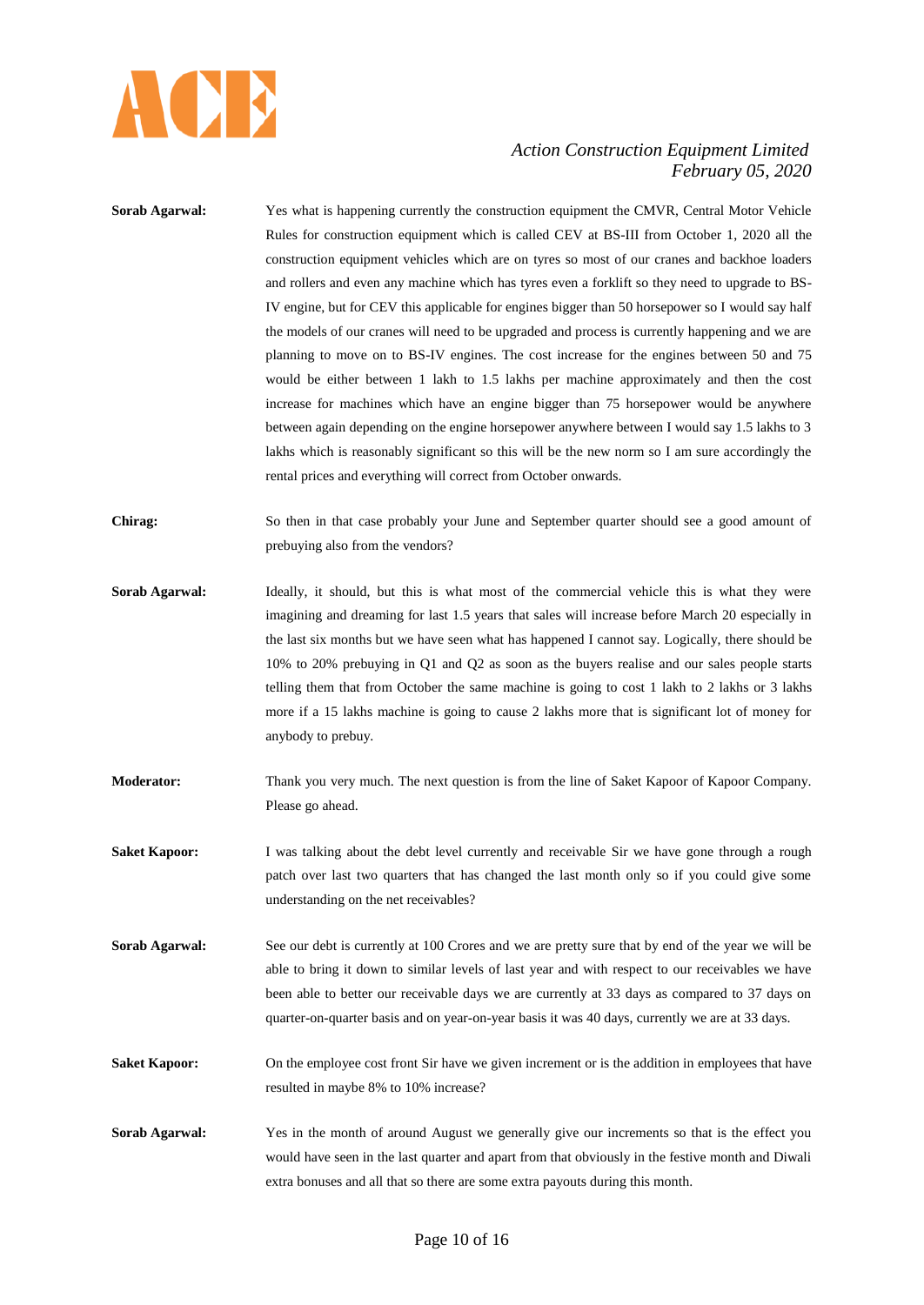

- **Saket Kapoor:** For year on a whole, last year it was around 75 Crores and we are already 60 to 63 Crores so we will be in the 87 level, 22 should be the figure, it should be in the vicinity only the figure which we have for this quarter or any further increment will be expected.
- **Sorab Agarwal:** No it will be similar to these levels.

**Saket Kapoor:** We also found that the government policy on mining and that is commercial mining has also now been articulated now so what kind of opportunity will this offer to this material handling segment and what is your thought process on that?

- **Sorab Agarwal:** We are basically not into hardcore mining machines because hardcore mining machines are the excavator, the track excavators, the crawler tractors, the bulldozers, and the big payloaders but yes, some number of the smaller machines and cranes and even some backhoes and all are definitely used also in this activity but it is more to do with the bigger machines and we really are not into those bigger mining machines.
- **Saket Kapoor:** Sir since you say that approximately 2% only of your business comes from the government but in the scheme of things either through the EPC way, even the private player who is consuming your product is he the nth customer of the government or is it totally private play for us?
- **Sorab Agarwal:** No, the direct purchase by different government departments or PSUs maybe around 1.5% to 2% but for all the government spending that happens in any type of projects or EPC or wherever so all those contractors, subcontractors, and further down the line rental companies it could depends on the government spending on the infrastructure yes.
- **Saket Kapoor:** That is what I am asking Sir. It is 2% directly but indirectly the major trust is from the government part.
- **Sorab Agarwal:** Indirectly I would say it will be 50%.
- **Saket Kapoor:** 50% would be continued.
- **Sorab Agarwal:** In the current scenario, yes, a ballpoint figure would be about 40% to 50% at least.
- **Saket Kapoor:** 50% only. Sir in the crane segment we are not into the long boom part Sir? It is only the pick and carry that is we are doing major work?
- **Sorab Agarwal:** We make truck cranes. We were making 25 ton and 40 ton. It was an old obsolete design. In the current year we have launched our new versions on truck cranes 25 ton, 45 ton, 30 ton, and even 55 and 60 ton and in March, April we are going to launch an 80 ton. So which will cater to I would say 80% to 90% of the long boom volume in the country which was till three to four years time, we totally dominated by used cranes and in the last three or four years it has been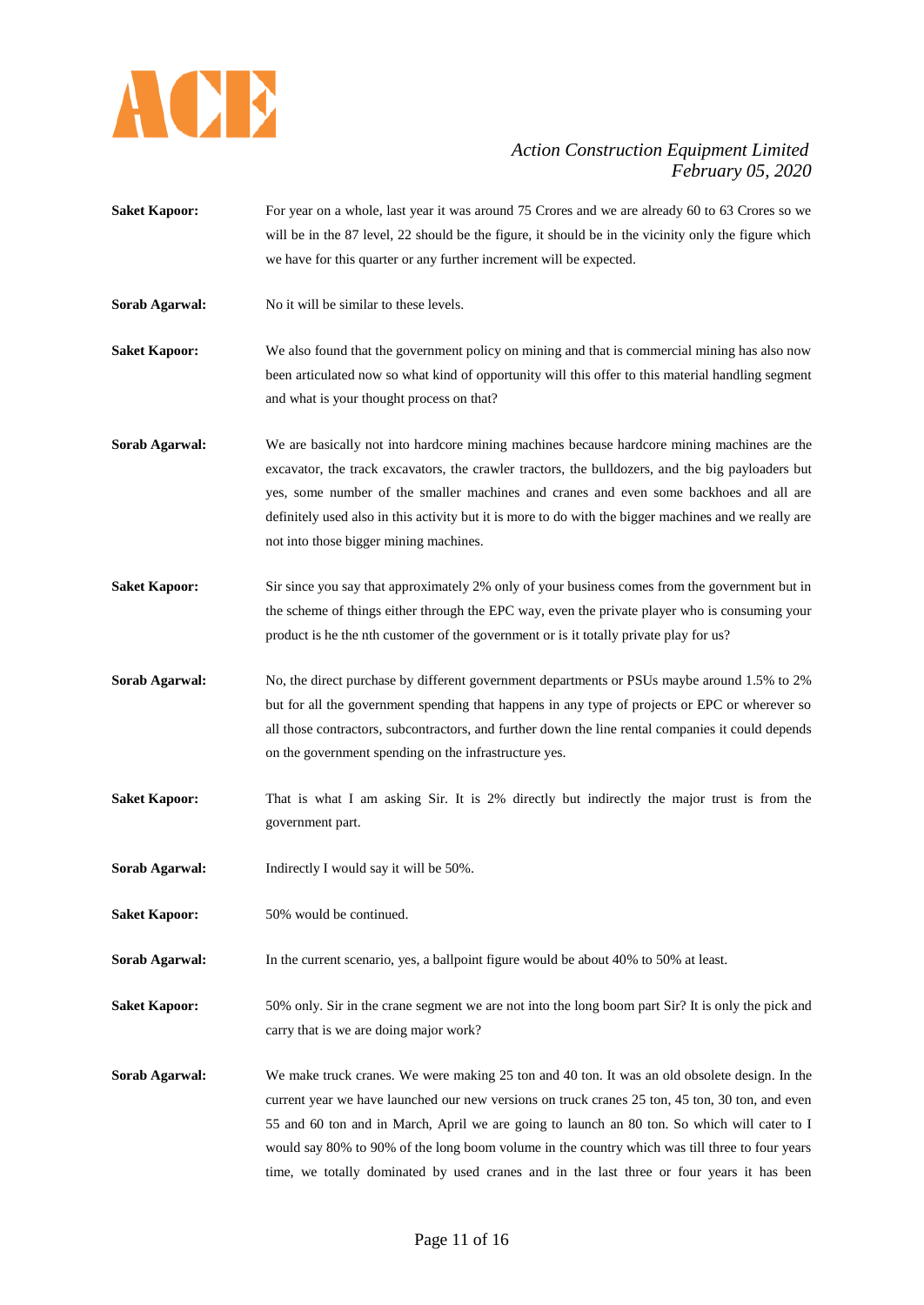

dominated now by the Chinese manufacturers and we have entered this space and in this coming year I am sure we will start to get the market share back to the Indian company, that is our company.

- **Saket Kapoor:** In this segment do you compete with Tractor India also TIL Kolkata based concern?
- **Sorab Agarwal:** We have already started competing with them in this segment and our products are much better, technically specifications, performance, reliability, look and feel, and definitely better price, so TIL is in for some tough times now. It is already is, even tougher times.
- **Saket Kapoor:** One more understanding Sir. You told that realization there was on a blended basis what should be the present level for us?
- **Sorab Agarwal:** On a blended basis anywhere between 40% and 50%.
- **Saket Kapoor:** Okay any incremental demand will be happening very easily with a substantial cushion there in the utilization levels in terms of volume?
- **Sorab Agarwal:** We have been waiting for last 8 to 10 months for that happen we will latch on to it.
- **Saket Kapoor:** Revathi Equipment a southern based equipment manufacturing company anyway competitor for us, do they fall in that place?
- **Sorab Agarwal:** Revathi makes some drilling machines for mining and for blast holes and for anchoring they just started to make some concrete machinery eight, 10 years back, they do not compete with us anywhere.
- **Saket Kapoor:** Thank you for the giving the guidance going forward and all the best Sir.
- **Sorab Agarwal:** Thank you.
- **Moderator:** Thank you very much. The next question is from the line of Jasdeep Walia of Infina Finance. Please go ahead.
- **Jasdeep Walia:** Good afternoon Sir. Thanks for taking my question. Sir in the last quarter you are referring to some contract manufacturing order which you said good flows in the next three to four months if at all things turn out positive on that front, what is the status on that Sir?
- **Sorab Agarwal:** It is still under negotiation, I will be very frank, and still we are talking on it, but apart from that one or two more opportunities have come up again from some foreign manufacturers wanting to do it in India, yes, it is still under discussion.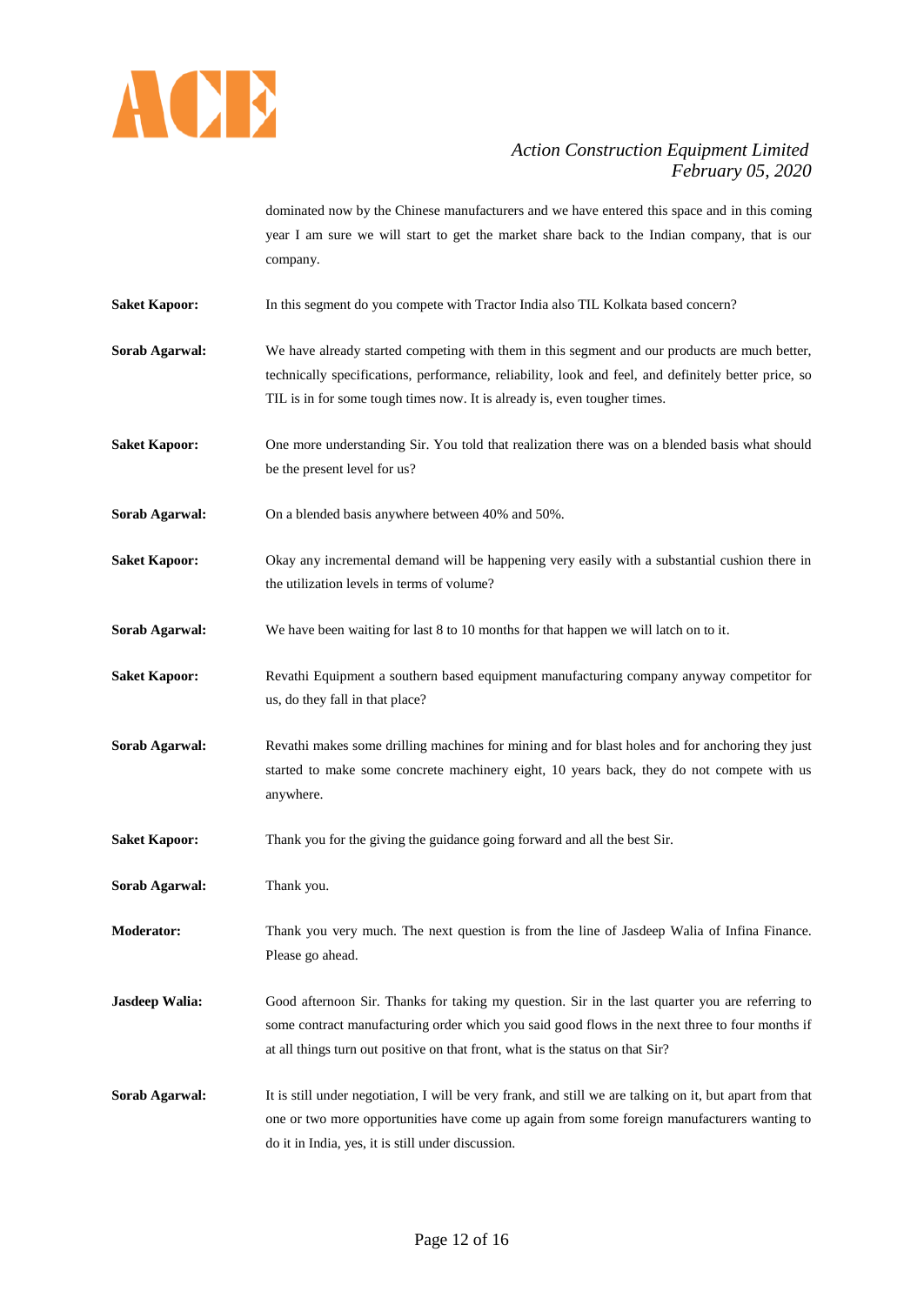

**Jasdeep Walia:** What segment of equipment are you looking for this contract manufacturing business?

- **Sorab Agarwal:** We can do anything that we do out of all the four segments and I would really not like to answer that question right now.
- **Jasdeep Walia:** Sir on the export front I guess there is significant dependence on Nepal so if things slow down there do you still see exports increasing significantly next year?
- **Sorab Agarwal:** Yes definitely because this 70 Crores order would be about 4 to 5% of the revenue which will start to execute and go into next year, apart from that we have already penetrated into lot of other markets. Nepal there is not lot of dependence yes, it is one of the significant one because we have able to establish some tractor sales and some construction equipment sales there but same amount of work has been done in the 20 to 25 countries which is bearing the result already.
- **Jasdeep Walia:** That is all from my side.
- **Moderator:** Thank you very much. The next question is from the line of Venkat Subramaniam of Organic Capital. Please go ahead.
- **Venkat Subramaniam:** Nice to see confidence returning in your commentary after quite a long while. Now for the next year based on your broad indication of increased EBITDA of about 10% to 11% are we broadly penciling in something like about a 30% odd kind of growth on the small based that we have for this year?
- **Sorab Agarwal:** No we are looking above 15% to 20% type of growth I would say which should be happening because obviously FY2020 has been wasted if it is more than t hat than it can beyond 10% to 11%. Also it can go 11%, 12%, 13% that time will tell I think it is too early.
- **Venkat Subramaniam:** Now given that lot of our addressable market indirectly is getting funded by state government orders because a lot of road projects actually state government, and many of their finances are actually in bad shape given that a lot of your customers are probably not getting paid which you kind of hinted that was the issue in your conversations with them what kind of indications are we getting how is the flow because in many cases?
- **Sorab Agarwal:** Definitely things are improving and that is what is translating in these slightly increased sales that we have seen in the last two months so as a matter of fact I was talking to two big road companies only yesterday it is a coincidence they again tend to buy reasonable number of equipment further upcoming sites and existing sites over the next or two months. Things are looking positive.
- **Venkat Subramaniam:** That is great to hear. You think the kind of small uptick that we are seeing is more secular and therefore we should be able to build on it?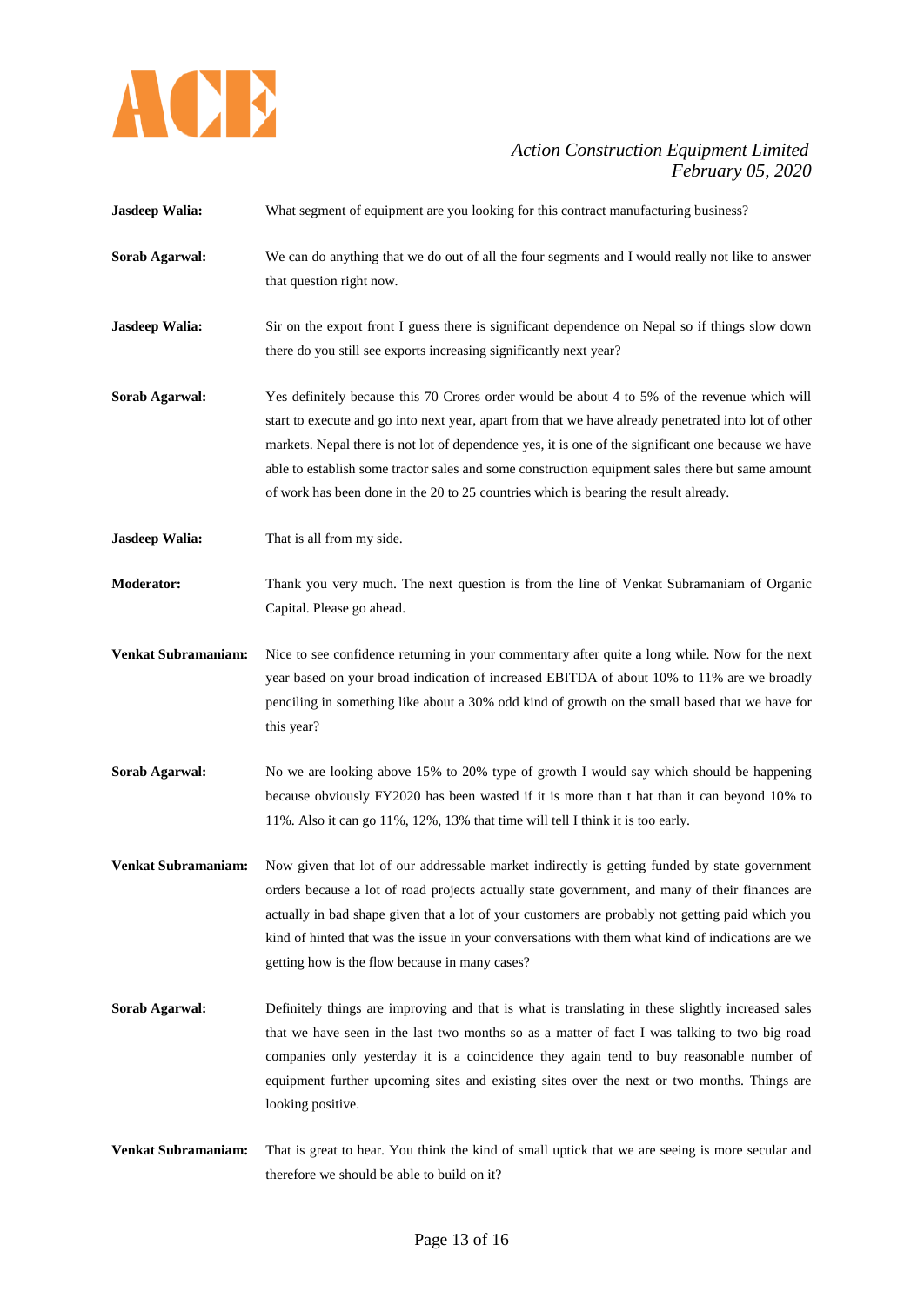

**Sorab Agarwal:** I think so because see initially I thought December was a fluke then January again I was really not convinced going into February we have a good order book in hand and orders are flowing so things seem to have picked up as of now.

**Venkat Subramaniam:** Thanks a lot.

- **Moderator:** Thank you very much. The next question is from the line of Anupam Goswami of Pioneer Investcorp Limited. Please go ahead.
- **Anupam Goswami:** Good afternoon Sir. Sir can you share the volume numbers please segment wise?
- **Sorab Agarwal:** Mr. Luthra will just share them with you.
- **Rajan Luthra:** For Pick and Carry we did 1142, mobile tower cranes we did 18, fixed tower cranes we did 44, 3 crawler canes, tractor 718, backhoe loader 69, forklift 189, compactors 19, graders 6, truck mounted cranes 4, harvesters 64, 295 rotavators and 5 piling rigs.
- **Anupam Goswami:** Among the segment, where do you see the growth, what could be the guidance in the Q4 in these segments?
- **Sorab Agarwal:** If we look at segment wise, definitely there has been growth of about 15% to 20% in cranes, there would be growth of around 15% to 20% again in construction equipment. This I am talking quarter-on-quarter. With respect to forklifts again may be a 10% to 15% and with respect to agri we can expect a little more increase or may be similar.
- **Anupam Goswami:** Cranes, year-on-year, Q4 what should be expect, should it be a flattish kind of growth?
- **Sorab Agarwal:** I just told you about Q4 only.

**Anupam Goswami:** Sir FY2021 what should we expect in the crane segment?

**Sorab Agarwal:** I think it would be better to give a guideline sometime in April, we want some more time pass, because giving a guideline now even we have not thought about it. I will be very frank but on the whole, it appears to increase the revenue by at least 15% if similar trend continues should be easy, but it can definitely be much more than that so that we will know once another two to three months had passed by.

- **Anupam Goswami:** Sir last question Sir, how are we seeing the momentum in the government projects that has been stalled over or has been a lackluster all these months how is that?
- **Sorab Agarwal:** Definitely revival in the existing ones and there is definitely there is a lot of fresh work which is coming out and also being allotted and mobilized.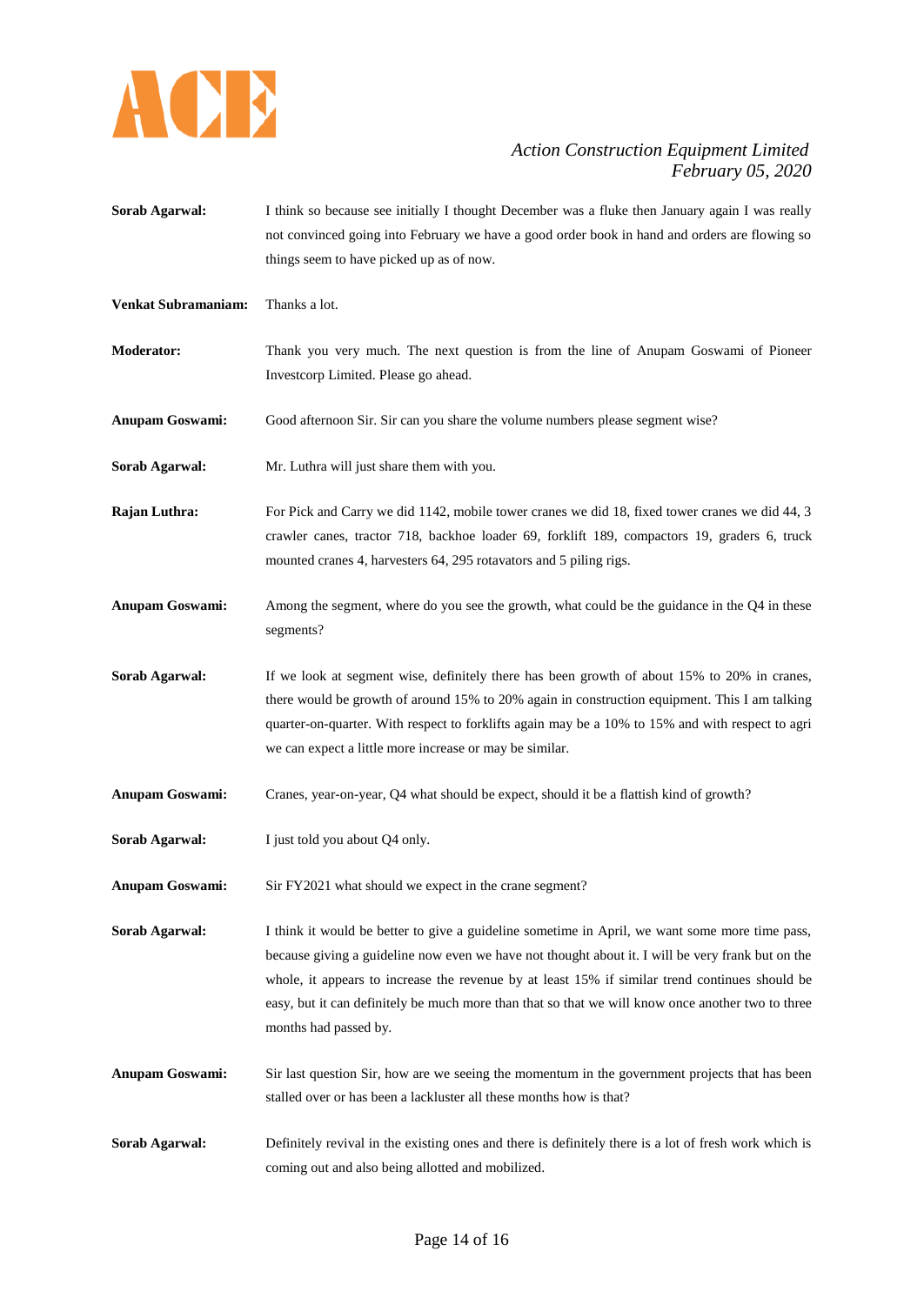

| <b>Anupam Goswami:</b> | Thank you Sir.                                                                                                                                                                                                                                                                                                                                                                                                                                                                       |
|------------------------|--------------------------------------------------------------------------------------------------------------------------------------------------------------------------------------------------------------------------------------------------------------------------------------------------------------------------------------------------------------------------------------------------------------------------------------------------------------------------------------|
| <b>Moderator:</b>      | Thank you. Ladies and gentleman due to time constraints, we take the last question from the line<br>of Adil Khan from ICICI Direct. Please go ahead.                                                                                                                                                                                                                                                                                                                                 |
| Chirag:                | Sir, thanks for the followup. Just one more can you threw some colour on the agri segment as you<br>also had mentioned earlier that you are going into 70 HP Horsepower tractors and above and that<br>is mainly for the export markets so any success out there.                                                                                                                                                                                                                    |
| Sorab Agarwal:         | Yes, we have started exporting 70 to 75 horsepower and 90 horsepower tractors especially to<br>some African countries and the performance of this machine player has been reasonable<br>acceptable and hopefully the numbers would only grow from here on unfortunately we do not<br>have the number exactly horsepower wise so I really would not able to tell you.                                                                                                                 |
| Chirag:                | Sir, just you can on a ballpark basis you have sold 718 tractors this quarter so what would be in<br>the mid range, low range and high range horsepower a ballpark only for the nine months of the<br>quarter, however it is feasible?                                                                                                                                                                                                                                               |
| Sorab Agarwal:         | I would say about 10% to 12% of these are those 70 horsepower and below.                                                                                                                                                                                                                                                                                                                                                                                                             |
| Chirag:                | On your construction equipment and pick and carry crane portfolio how much of volumes are<br>sold to rental companies and how much is sold to directly to infrastructure companies or the<br>constructions companies?                                                                                                                                                                                                                                                                |
| Sorab Agarwal:         | I will just able to give a ballpark idea right now. About 50% to 60% goes to rental companies and<br>I think the endusers themselves buy only not more than 40% to 45%                                                                                                                                                                                                                                                                                                               |
| Chirag:                | You don't supply much to government so what is the difference in the payment cycle if we sell to<br>a government entity and to a private community vis-à-vis, how much?                                                                                                                                                                                                                                                                                                              |
| Sorab Agarwal:         | To be very frank with we do not want to sell to the government department.                                                                                                                                                                                                                                                                                                                                                                                                           |
| Chirag:                | Because it is mostly for the payment issues?                                                                                                                                                                                                                                                                                                                                                                                                                                         |
| Sorab Agarwal:         | It is definitely for the payment issues because they do mention 30 days or 60 days by receipt of<br>store, it takes two, three, four months to get a receipt of store and then it take anywhere between<br>two, three, four, five months, six months even one year to get the balance of the payment that too<br>with some deduction which is we sometimes not able to understand why so it is primarily the<br>reason we are doing very less business directly with the government. |
| Chirag:                | Sir, my final question what is the quantum of debt on your balance sheet and average cost of the<br>interest cost?                                                                                                                                                                                                                                                                                                                                                                   |